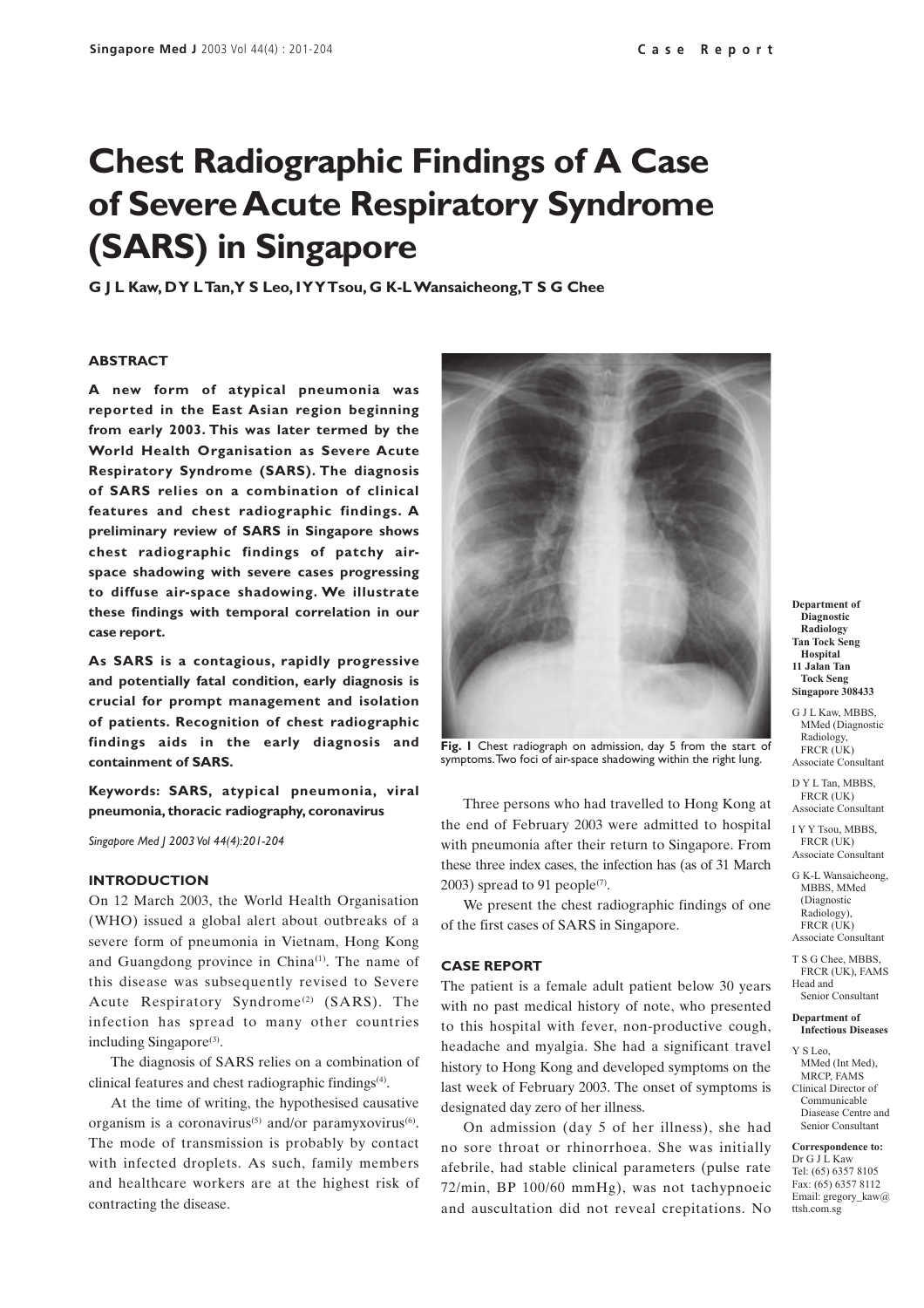



**Fig. 2** Chest radiograph on day 7 shows progression of air-space shadowing in the right lung.

**Fig. 3** Chest radiograph on day 13 shows the most florid pulmonary changes in the right lung with an additional new focus of air-space shadowing in the left lower zone.



**Fig. 4** Chest radiograph on day 30 shows resolution of air-space shadowing with minimal residual scarring.

other clinical findings e.g. viral exanthem were noted. Investigations done at this point showed leukopaenia (2.2 x 109/l) and thrombocytopaenia  $(84 \times 10<sup>9</sup>/I)$ . The renal and liver function tests were within normal limits.

The chest radiograph on day 5 showed a rounded focus of hazy air-space shadowing measuring 3 cm at the lateral aspect of the right upper zone with sparing of the medial portion of the lung. A larger focus of air-space shadowing measuring 4cm was seen in the periphery of the right lower zone (Fig. 1).

On day 6, the patient developed a fever (38.6ºC) and basal crepitations in the right lung. A provisional diagnosis of viral pneumonia was made.

The chest radiograph on day 7 demonstrated progression of the findings, with increasing size and density of the foci of air-space shadowing within the right lung (Fig. 2).

The patient remained clinically stable. She was febrile and required supplemental oxygen. She was empirically treated with antibiotics and antiviral agents. Serology for influenza, parainfluenza, legionella, dengue fever, Hantavirus and respiratory syncytial virus was reported as negative.

The most florid chest radiographic changes were seen on day 13. There was progression of air-space shadowing in the right upper and lower zones. The right hemidiaphragm was ill-defined. A small focus of hazy air-space shadowing was also seen in the left lower zone (Fig. 3). The patient was ill but remained clinically stable. She received supportive treatment but did not require endotracheal intubation.

The patient improved clinically and became afebrile on day 16.

A final diagnosis of SARS was made because her illness was consistent with the WHO case definition in the global alert, healthcare workers and persons in close contact with her also fell ill and contact tracing later revealed that there was a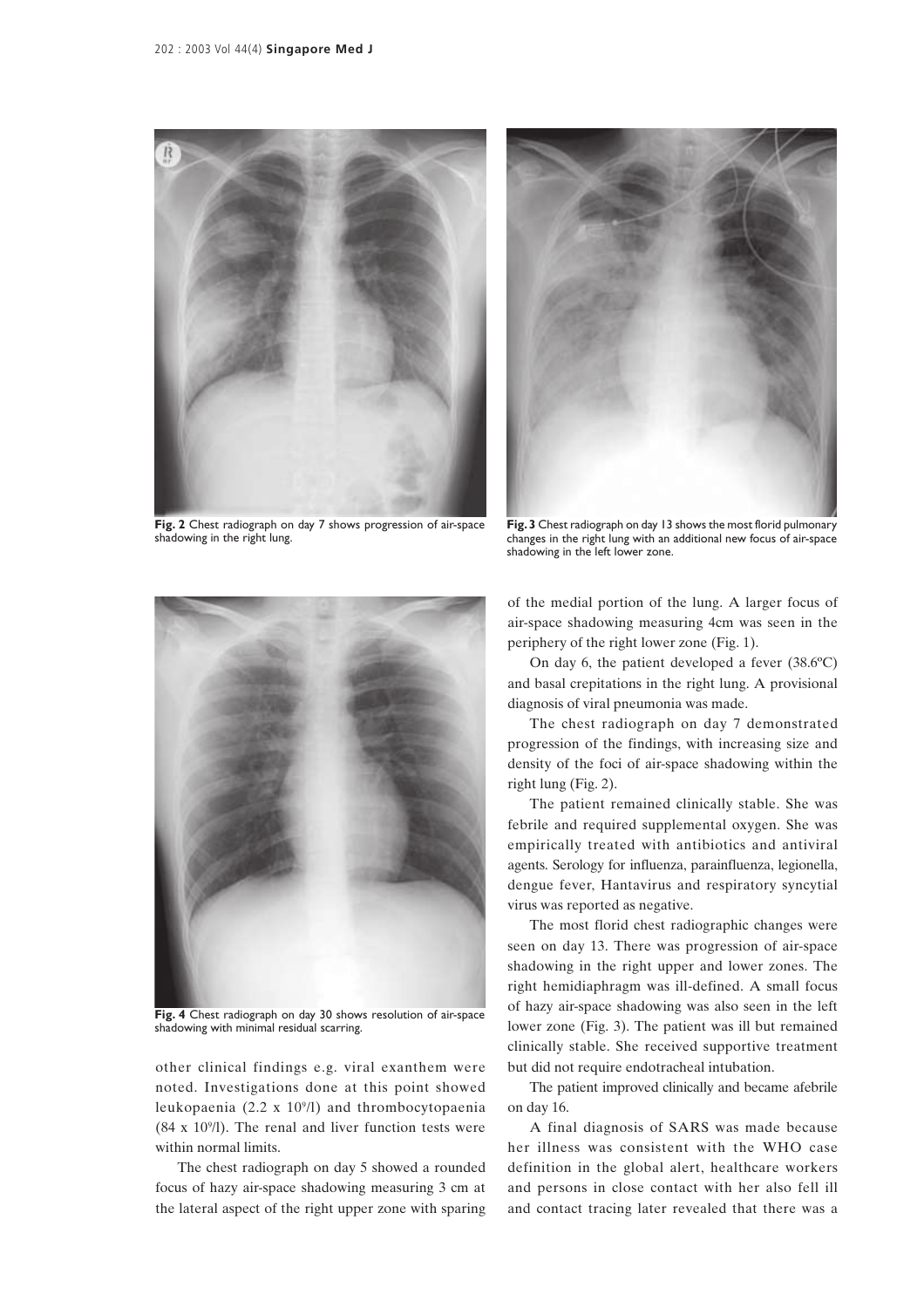#### **Table I. WHO case definitions for Surveillance of Severe Acute Respiratory Syndrome (SARS).**

A person presenting after 1 February 2003 with history of: – high fever (more than 38ºC)

AND

– one or more respiratory symptoms including cough, shortness of breath, difficulty in breathing

AND one or more of the following:

- close contact, within 10 days of onset of symptoms, with a person who has been diagnosed with SARS
- history of travel, within 10 days of onset of symptoms, to an area in which there are reported foci of transmission of SARS

chain of transmission back to a specific floor of a hotel in Kowloon, Hong Kong.

Follow-up chest radiographs showed resolution of the areas of air-space shadowing. The latest chest radiograph on day 30 showed complete resolution of air-space shadowing with minimal scarring in the right upper and lower zones (Fig. 4).

In this patient, the chest radiographs showed no mediastinal or hilar enlargement to suggest lymphadenopathy, and no pleural effusions, pneumothorax or pneumatocoele.

## **DISCUSSION**

SARS is a new form of atypical pneumonia that is contagious, rapidly progressive and potentially fatal. As of 26 March 2003, there have been 49 deaths worldwide, out of 1,323 suspected and/or probable  $SARS \; cases^{(8)}$ . This gives a case-fatality proportion of  $4\%$ 

At this point in time, the likely causative organism is suspected to be a coronavirus. These viruses are enveloped single-stranded RNA organisms and the known human infections involving coronaviruses affect the lower respiratory tract in adults and children, and the colon in neonates $(9)$ . These viruses are able to survive on contaminated surfaces in the environment for up to three hours. The postulated mode of transmission is droplet infection via close contact, so early diagnosis is crucial for management and immediate isolation. Close contact is defined as having cared for, having lived with, or having had direct contact with respiratory secretions and/or body fluids of a patient suspected of having SARS.

The diagnosis of SARS is, at the time of writing, based on clinical criteria. Cases are classified into either suspected or probable cases. The definition of a suspect case is given in Table I.

The presence of radiographic findings of pneumonia or respiratory distress syndrome classifies

a suspect case as a probable case of SARS<sup>(4)</sup>. As such, radiographic findings play a vital part in both diagnosis and classification of cases. Until serological tests for the causative organism are widely used, the current classification of a probable case remains the best available definition.

The initial chest radiographic findings of SARS may be subtle, with small areas of non-specific air-space shadowing or increased haziness in the periphery of the lungs. Meticulous adherence to proper radiographic technique is essential as artefacts produced by errors in positioning or exposure may either obscure or mimic these initial radiographic findings. While this single case will not represent the varied patterns of involvement of the lungs in SARS, it illustrates the features on chest radiography at presentation, during progression and subsequent recovery of a patient with SARS.

As a new and emerging disease, there is little published evidence on which to base management. This will depend on accurate observation and review of the information that is collected about the disease. While accuracy of information available about this disease is important, the speed of dissemination of this same information has proved critical in the handling of this disease so far.

Isolation and the implementation of barrier nursing procedures are probably the most effective methods to limit the spread of disease. Healthcare workers who treat and manage suspected cases should use a combination of airborne, droplet and contact precautions. Strict adherence to handwashing techniques, the use of filtration masks, gowns and gloves should be standard procedure. Voluntary or enforced isolation of suspected cases will also reduce the risk of spread to the community in general.

### **ACKNOWLEDGEMENTS**

The authors wish to thank Dr Tchoyoson Lim for his advice and encouragement.

#### **REFERENCES**

- 1. Press release issued by World Health Organisation. Acute respiratory syndrome in Hong Kong Special Administrative Region of China/ Vietnam [online]. Available at www.who.int/csr/don/2003\_03\_12/en/. Accessed on March 27, 2003.
- 2. Press release issued by World Health Organisation. Severe Acute Respiratory Syndrome — multi-country outbreak [online]Available at www.who.int/csr/don/2003\_03\_15/en/. Accessed on March 27, 2003.
- 3. Press release issued by Ministry of Health, Singapore. Outbreak of atypical pneumonia in Hong Kong, Vietnam and Guangdong province in China. MH 34:03 Vol 14.
- 4. World Health Organisation. Case definitions for surveillance of Severe Acute Respiratory Syndrome (SARS) [online]. Available at http:// www.who.int/csr/sars/casedefinition/en/. Accessed on March 27, 2003.
- 5. Center for Disease Control. Update on SARS investigation. March 24, 2003 [online]. Available at http://www.cdc.gov/od/oc/media/transcripts/ t030324.htm. Accessed on March 27, 2003.